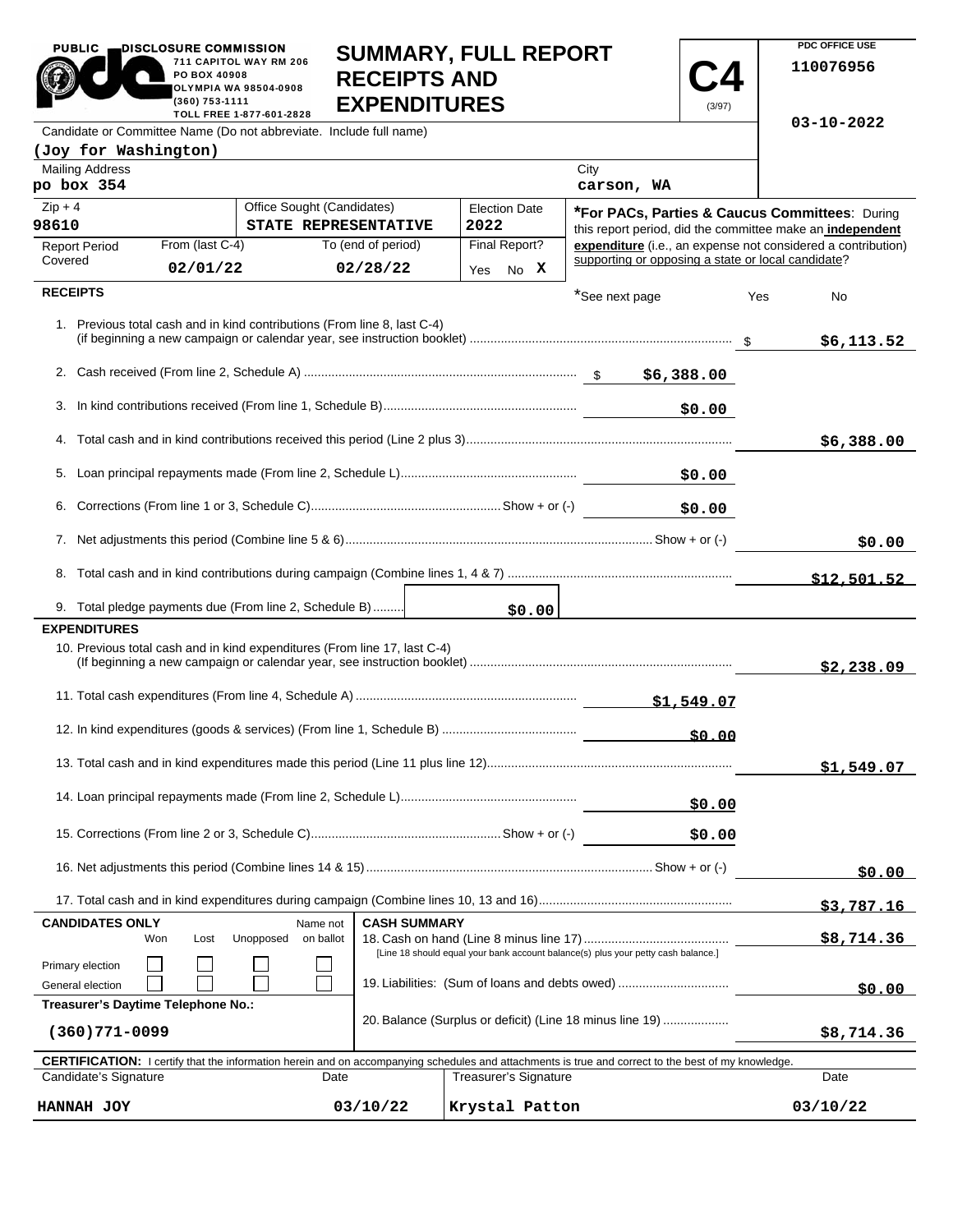## **CASH RECEIPTS AND EXPENDITURE**



Candidate or Committee Name (Do not abbreviate. Use full name.)

| (Joy for Washington)   |            |                 |          |                                                                                                                             | 02/01/22                   | 02/28/22       |  |
|------------------------|------------|-----------------|----------|-----------------------------------------------------------------------------------------------------------------------------|----------------------------|----------------|--|
|                        |            |                 |          | 1. CASH RECEIPTS (Contributions) which have been reported on C3. List each deposit made since last C4 report was submitted. |                            |                |  |
| Date of deposit        | Amount     | Date of deposit | Amount   | Date of deposit                                                                                                             | Amount                     | Total deposits |  |
| 02/01/2022             | \$250.00   | 02/01/2022      |          | \$100.00   02/01/2022                                                                                                       | \$150.00                   |                |  |
| 02/01/2022             | \$1,000.00 | 02/01/2022      |          | \$20.00   02/01/2022                                                                                                        | \$50.00                    |                |  |
| 02/01/2022             | \$50.00    | 02/01/2022      | \$100.00 | See attached                                                                                                                |                            |                |  |
| 2. TOTAL CASH RECEIPTS |            |                 |          |                                                                                                                             | Enter also on line 2 of C4 | \$6,388.00     |  |

**CODES FOR CLASSIFYING EXPENDITURES**: If one of the following codes is used to describe an expenditure, no other description is generally needed. The exceptions are:

1) If expenditures are in-kind or earmarked contributions to a candidate or committee or independent expenditures that benefit a candidate or committee, identify the candidate or committee in the Description block;

2) When reporting payments to vendors for travel expenses, identify the traveler and travel purpose in the Description block; and

3) If expenditures are made directly or indirectly to compensate a person or entity for soliciting signatures on a statewide initiative or referendum petition, use code "V" and provide the following information on an attached sheet: name and address of each person/entity compensated, amount paid each during the reporting period, and cumulative total paid all persons to date to gather signatures.

> CODE DEFINITIONS ON NEXT PAGE

- C Contributions (monetary, in-kind & transfers)
- I Independent Expenditures
- L Literature, Brochures, Printing
- B Broadcast Advertising (Radio, TV)
- N Newspaper and Periodical Advertising
- O Other Advertising (yard signs, buttons, etc.)
- V Voter Signature Gathering
- P Postage, Mailing Permits
- S Surveys and Polls
- 
- F Fundraising Event Expenses
- T Travel, Accommodations, Meals

Report Date

**2**

- M Management/Consulting Services W - Wages, Salaries, Benefits
- G General Operation and Overhead

- **3. EXPENDITURES**
	- a) Expenditures of \$50 or less, including those from petty cash, need not be itemized. Add up these expenditures and show the total in the amount column on the first line below..
	- b) Itemize each expenditure of more than \$50 by date paid, name and address of vendor, code/description, and amount.
	- c) For each payment to a candidate, campaign worker, PR firm, advertising agency or credit card company, attach a list of detailed expenses or copies of receipts/invoices supporting the payment.

| Date Paid | Vendor or Recipient<br>(Name and Address)                            | Code    | Purpose of Expense<br>and/or Description | Amount       |
|-----------|----------------------------------------------------------------------|---------|------------------------------------------|--------------|
| N/A       | Expenses of \$50 or less                                             | N/A     | N/A                                      | \$239.57     |
| 02/04/22  | BERBONES BOOKKEEPING<br>52 Eyman Cemetery Rd<br>Carson, WA 98610     | $AL-$   | Treasurer                                | \$250.00     |
| 02/09/22  | BACKWOODS BREWING COMPANY<br>1162 Wind River Hwy<br>Carson, WA 98610 |         | Volunteer Meals                          | \$147.96     |
| 02/08/22  | <b>SIGN THUG</b><br>150 Meadow Park Ct.<br>Woodland, WA 98674        | $L = -$ | 16x24 Signs                              | \$450.00     |
| 02/22/22  | <b>VISTAPRINT</b><br>170 Data Drive<br>Waltham, MA 02451             | OS      | <b>Business Cards</b>                    | \$101.24     |
| 02/14/22  | EAGLE MAILING SERVICE<br>PO Box 12008<br>Salem, OR 97309             | L       | Campaign Flyers                          | \$256.49     |
| 02/24/22  | LEWIS COUNTY REPUBLICAN CENTRAL<br>PO Box 702<br>Chehalis, WA 98532  |         | Lewis County Lincoln Day<br>Dinner       | \$103.81     |
|           |                                                                      |         | Total from attached pages                | \$<br>\$0.00 |

4. TOTAL CASH EXPENDITURES **EXAMPLE 2008** 2012 12:04 TOTAL CASH Experiment 21 of C4 \$